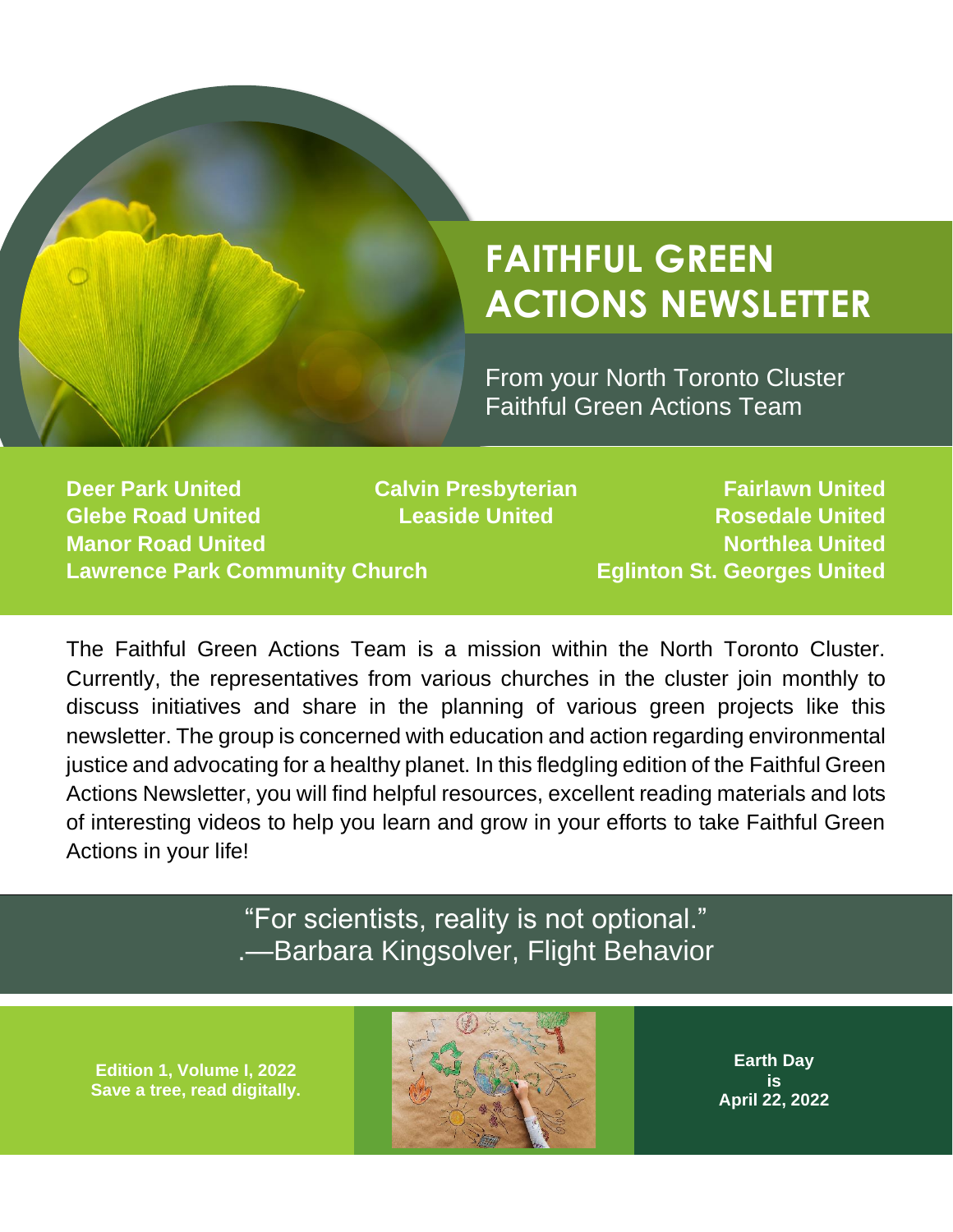

# **Novels with Environmental Themes**

**Great reading to keep you busy and entertained!**

#### **Barkskins by Annie Proulx**

*Barkskins* begins in 1693 when two young Frenchmen arrive in North America and traces their story and that of their descendants across three centuries. *Barkskins* is a compelling history of the destruction of the forests across North America and the devastating environmental and human costs on the lives and culture of indigenous people. The reader is left wondering what our continent would look like today and how our lives might be different if the loss of so many arboreal species had not occurred.

*Published in 2016, 736 pages. Readily available from the Toronto Public Library as a book, large print book, e-book, audiobook and CD talking book.*

## **Coffin Road by Peter May**

A man washes up on a beach in the Hebrides with no idea who he is or how he got there. Detective Sergeant George Gunn crosses rough seas to a remote island off the Outer Hebrides to investigate the death of a man who has been murdered. A teenager in Edinburgh is desperate to discover the truth about her father's death. Coffin Road is a fastpaced tale where these characters each struggle with a mystery; but then the suspense thickens as the book takes a sudden, disturbing environmental twist.

*Published in 2016 303 pages. Readily available at the library as a book, large print book, and e-book*

#### **Flight Behaviour by Barbara Kingsolver**

Set in a rural community in Tennessee, *Flight Behaviour* tells the story of a young mother who cares for her family on a failing farm and whose life is transformed when she sees huge numbers of monarchs looking



like fire on the mountainside. A biologist arrives to study why the monarchs have been displaced from their winter habitat and fears they will not survive a Tennessee winter. A poetic story about life in a poor community and the ravages of climate change.

*Published in 2012, 436 pages. Available at the Public library as a book, e-book, audio book CD and e-audio book.*

### **The High House by Jessie Greengrass**

Scientist and mother Francesca foresees floods happening because of climate change and turns her former holiday home — the "high house" perched atop a stretch of UK coast — into a self-sufficient ark. The novel examines how people can adapt to change and balance family life and learn what they can salvage at the end of the world.

*Published in 2021, 272 pages. Readily available at the library on audio discs, or as an audio book, CD talking book, e-book or book.* 

## **The History of Bees by Maja Lunde**

Spanning three different countries and eras —1852 England, 2007 United States, and 2098 China — this haunting, thought-provoking novel by Norwegian author Maja Lunde was a



European bestseller in 2015. The symbiotic bond between humanity and the environment is the focus of this novel, especially how bees are crucial to humankind's survival.

*Published in 2017, 340 pages. Available as an e-book, etalking book, audio book, book and large-print book.*

#### **The Ministry for the Future By Kim Stanley Robinson**

*Ministry* sets out a path for winning the battle against climate change and offers hope for the future. Established in 2025, the Ministry advocates on behalf of all living creatures. It takes many decades to save the planet with triumphs and failures, human bumbling and false starts as governments, organizations and people work to redesign our world. Finally, Earth is transformed —not into a Garden of Eden—but a place where all species have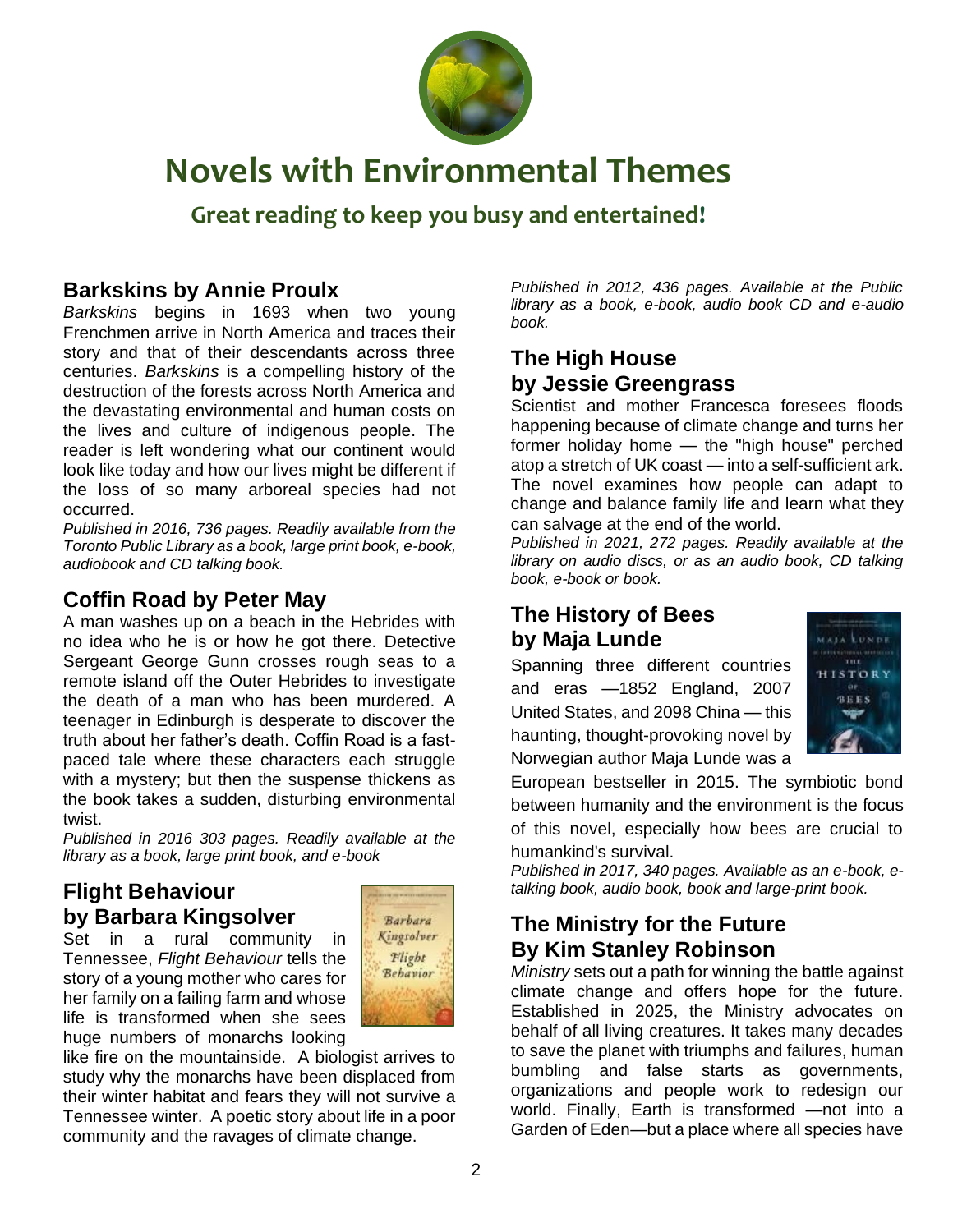a place to live well and humans live in harmony with nature.

*Hardcover, 563 pages, Published October 6th 2020 by Orbit/ Readily available at the library as an e-book, audio book, or hardcover.)* 

## **New York 2140 By Kim Stanley Robinson**

The second climate novel by Robinson, *New York 2140* paints a climate change scenario where New York City becomes a new Venice with every street a canal where people make their way through life amidst



rising tides. Although optimistic and funny, Robinson also points out the dangers of unfettered capitalism during a time of global warming and he warns that unless society responds to existential climate threats, the people of the future will have to live with the consequences of our failure to act.

*Published 2017, 613 pages. Available at the library as a book, e-book, audio book, and audio CD book* 

#### **The Overstory by Richard Powers**

This Pulitzer Prize-winning novel is the story of people who see a world in peril and who are drawn into its unfolding catastrophe. The book is told by several narrators who are interconnected due to their relationship with trees. One life touches on another and then another, similar to an ecosystem, where species are bound together for mutual survival. *The Overstory* ranges from antebellum New York to the late twentieth-century Timber Wars of the Pacific Northwest and beyond.

*Paperback, 502 pages, Published April 2nd 2019 by W.W. Norton & Company. Readily available as an e-book, audio on player and a book.* 

## **[Once There Were Wolves](https://us.macmillan.com/books/9781250244147) by Charlotte McConaghy**

*Once There Were Wolves* depicts how nature can clash with human priorities and put a species at risk. Two sisters arrive in Scotland from North America to lead a team of biologists who are reintroducing gray wolves into the remote Highlands. The reintroduction is a success, despite although many of the local people fear that the wolves will kill their livestock. The project is jeopardized when a local farmer is mauled to death, an attack bound to be blamed on the wolves.

*Hardcover, 258 pages, published August 3rd 2021. Available at the library as an audio-book, e-book, hardcover book and large print book.* 

## **Hummingbird Salamander by Jeff VanderMeer**

*Hummingbird Salamander* is a brilliant, suspenseful thriller about a conspiracy, endangered species, and the possible end of all things. The book begins with security consultant Jane Smith receiving an envelope



with a key to a storage unit that holds a taxidermied hummingbird. By taking the hummingbird from the storage unit, Jane sets in motion a series of events that quickly spin beyond her control. *Hummingbird Salamander* winds is a thriller about climate change, identity, and the world we live in full of unexpected twists and elaborate conspiracy

*Published in 2021. 351 pages, available from the library as a book and e-book.*

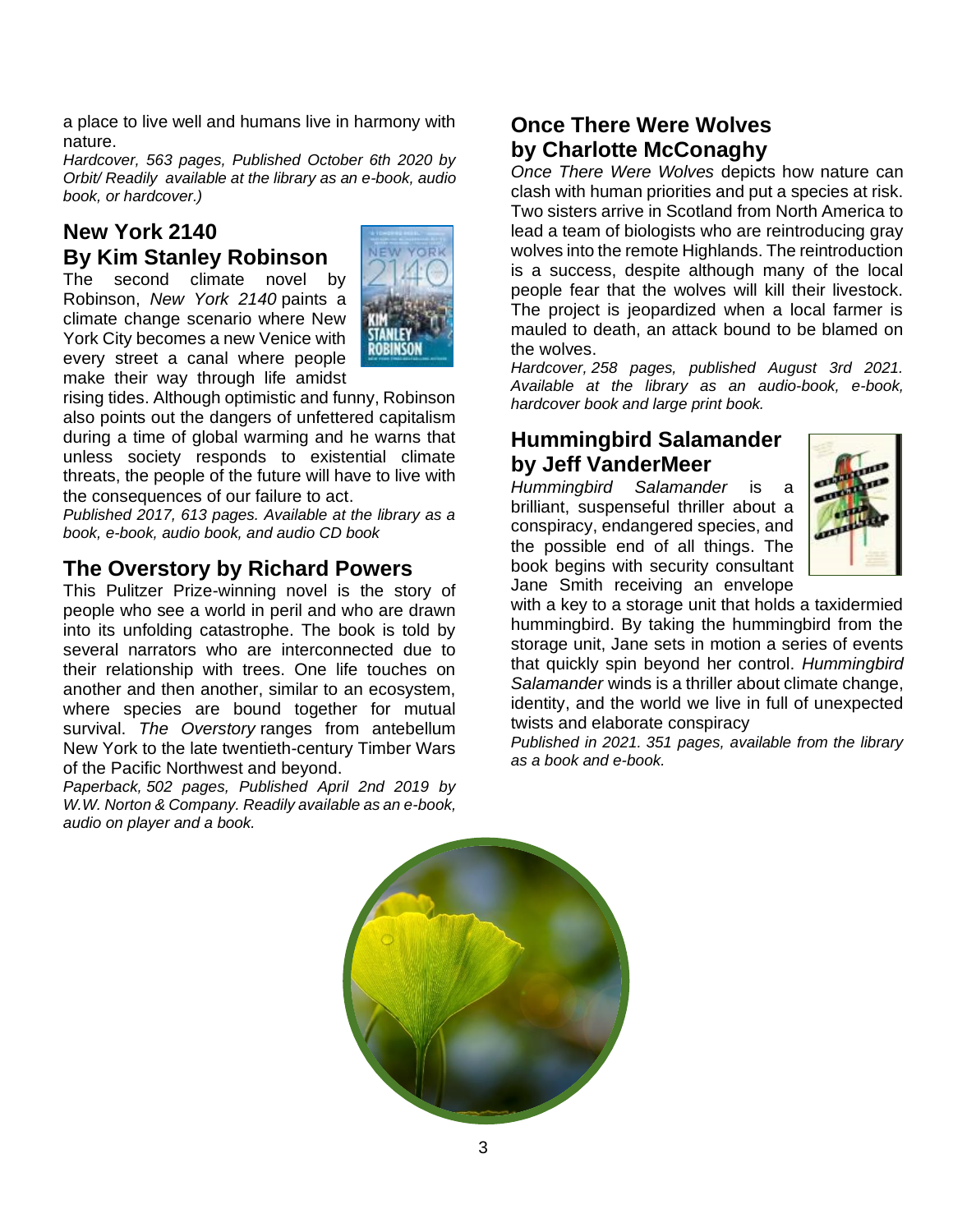## **Non-fiction Books with Environmental Themes**

#### **A sampling of recent and noteworthy titles – there are many more!**

**NB –** Many of these books have on-line videos and websites.



#### **Regeneration: Ending the Climate Crisis in One Generation**  by Paul Hawken (2021, 255 pp, large format)

A thorough guide to the ways the natural world absorbs carbon, how we can regenerate natural habitats,

and our connection to nature.

#### **Saving Us: A Climate Scientist's Case for Hope and Healing in a Divided World** by

Katherine Hayhoe (2021, 250 pp plus notes)

Canadian scientist, educator and communicator Hayhoe looks at science, faith and human psychology in outlining how to talk with others about climate change.



#### **Science**

**Hurricane Lizards and Plastic Squid: The Fraught and Fascinating Biology of Climate Change** by Thor Hanson (2021, 213 pp pus notes)

A wonderfully written exploration of how different species have and are responding to climate change.



**The Hidden Life of Trees: What They Feel, How They Communicate** by Peter Wohlleben (2015, 245 pp plus notes)

The first of Wohlleben's trilogy, the author presents a vast body of knowledge about how trees and

forests thrive, and in doing so, makes a compelling argument that trees are social beings, communicating with and supporting each other. "A walk in the woods will never be the same again."

**Living the 1.5 Degree Lifestyle: Why Individual Climate Action Matters More than Ever** by Lloyd Alter (2021, 142 pp plus notes)

Toronto author reveals the carbon cost of everything we do, identifying where we can make big reductions, so that we can journey toward a life of "sufficiency".



#### **Consumerism & Individual Action**

**The Day the World Stops Shopping: How Ending Consumerism Gives Us a Better Life and a Greener World** by J.B. MacKinnon (2021, 292 pp plus notes) - (and previous books *The 100 Mile Diet* and *The Once and Future World*)

What would happen if we all drastically reduced our consumption, to our economy, to the planet, to our culture? Shortlisted for the 2021 Governor General Award for non-fiction.



**Imagine It: A Handbook for a Happier Planet** by Laurie David and Heather Reisman (2021, 256 pp)

A handbook for living more sustainably.

#### **Government Policy**

#### **A Good War**

by Seth Klein (2020, 464 pp)

Comparing Canada's response to the climate crisis with how Canada responded to WWII, Klein outlines what Canadian governments must do to reach our climate goals.

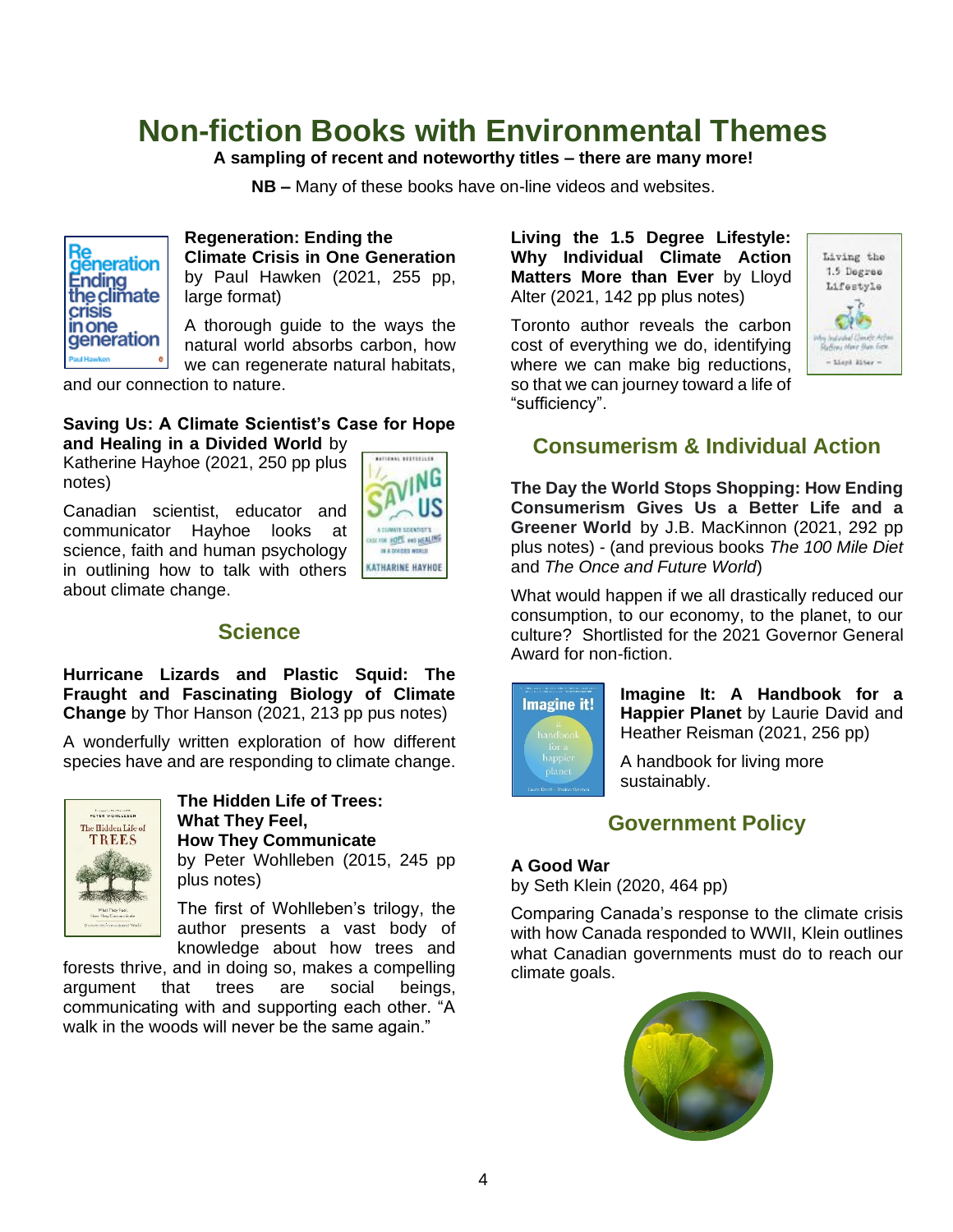## **Films & Videos with Environmental Themes**

#### **A Life on Our Planet Sir**



#### **David Attenborough's Witness Statement**

One man has seen more of the natural world than any other. This unique feature documentary is his witness statement. In his 93 years, David Attenborough has visited every continent on the globe, exploring the wild places of our

planet and documenting the living world in all its variety and wonder. Now, for the first time he reflects upon both the defining moments of his lifetime as a naturalist and the devastating changes he has seen. Honest, revealing and urgent, this is a powerful firsthand account of humanity's impact on nature and a message of hope for future generations. Created by award-winning natural history filmmakers Silverback Films and global conservation organization WWF. Available on You tube and Netflix. 2020, 1 h 51 min

#### **The Magnitude of All Things by Jennifer Abbott**

Filmmaker Jennifer Abbott explores the emotional and psychological dimensions of the climate crisis and the relationship between grief and hope in times of personal and planetary change. When Jennifer Abbott lost her sister to cancer, her sorrow opened her up to the profound gravity of climate breakdown. This documentary draws intimate parallels between the experiences of grief—both personal and planetary. Stories from the frontlines of climate change merge with recollections from the filmmaker's childhood on Ontario's Georgian Bay. What do these stories have in common? The answer, surprisingly, is everything. For the people featured, climate change is not happening in the distant future: it is kicking down the front door. Battles waged, lamentations of loss, and raw testimony coalesce into an extraordinary tapestry, woven together with raw emotion and staggering beauty that transform darkness into light, grief into action. Available through National Film Board. 2020, 1 h 26 min.

#### **Force of Nature: The David Suzuki Movie**

This feature documentary profiles the life and work of world-renowned Canadian scientist, educator, broadcaster and activist David Suzuki on the occasion of his last lecture in 2009—a lecture he describes as "a distillation of my life and thoughts, my legacy, what I want to say before I die." As Suzuki reflects on his family history—including the persecution of Japanese Canadians during WWII and his discovery of the power and beauty of the natural world, we are spurred to examine our own relationship to nature, scientific knowledge, and sustainability throughout modernity and beyond. Possibly available through National Film board or DVD purchase, 2010, 1 h 32 min

#### **Beyond Climate**



This documentary takes viewers beyond the headlines and into the heart of the issues. The film holistically connects the larger patterns of climate change with the human dimension, and what it looks like across BC from the top of the mountains to the depths of the oceans. Shot throughout the

province over many years, the collective wisdom and perspectives of Indigenous leaders, local communities, scientists, and policymakers are featured. Available on You tube. Narrated by David Suzuki. 2020, 48min 19sec

#### **Sharkwater Extinction**

This is a thrilling and inspiring action-packed journey that follows filmmaker Rob Stewart as he exposes the massive illegal shark fin industry and the political corruption behind it--a conspiracy that is leading to the extinction of sharks. [Watch for free on](https://www.crave.ca/tv-shows/sharkwater-extinction)  [Crave](https://www.crave.ca/tv-shows/sharkwater-extinction) or [buy the DVD or Blu-Ray.](https://www.amazon.ca/Sharkwater-Extinction-SHARKWATER-EXTINCTION/dp/B07MV4RYB2) 2018, 1 h 28 min



#### **There's Something in the Water**

In this urgent documentary on Indigenous and African Nova Scotian women fighting

to protect their communities, their land, and their futures, Elliot Page brings attention to the injustices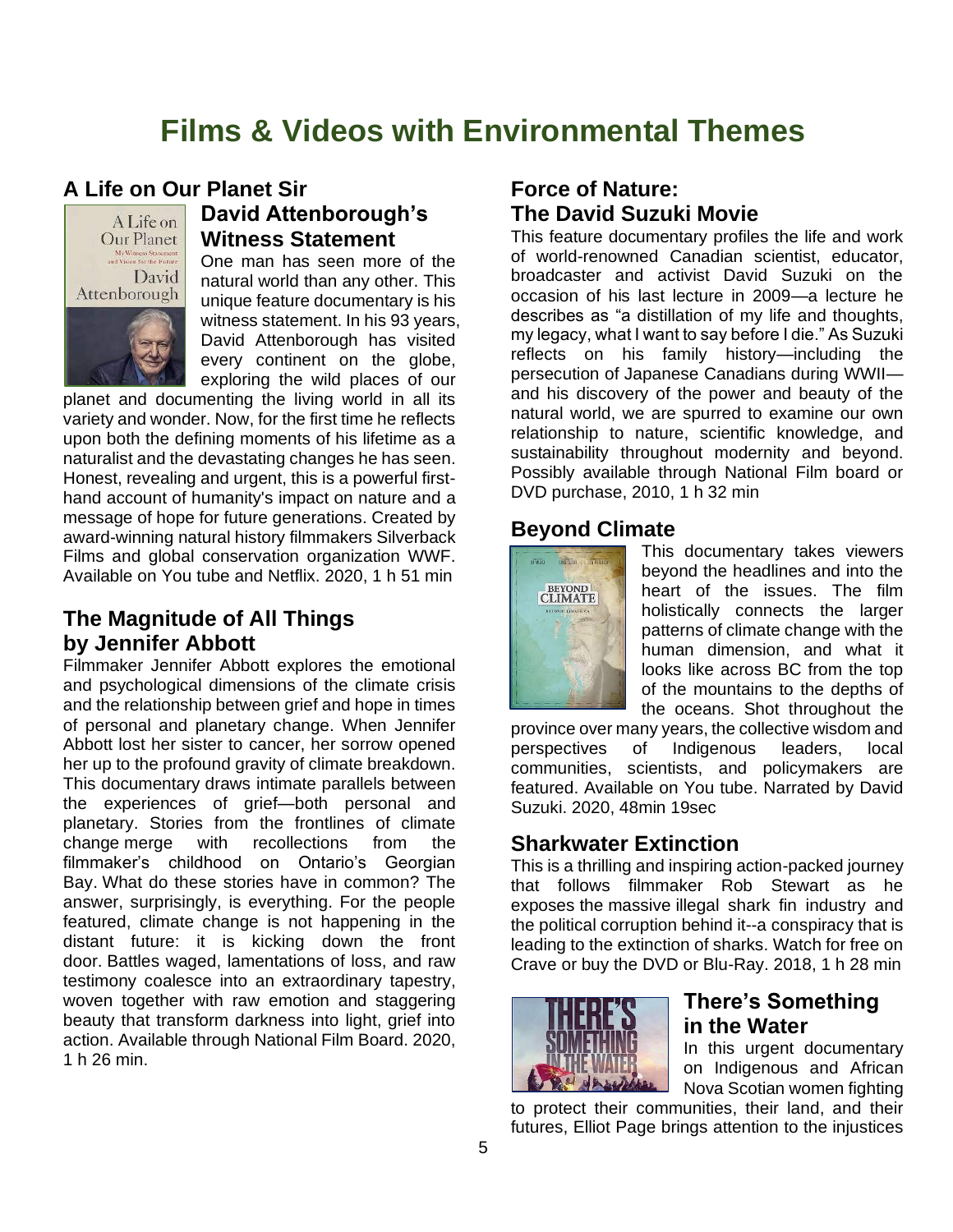and injuries caused by environmental racism in his home province. Available on Netflix and You tube. 2019, 1h 13 min.

#### **2040**

This award-winning Australian environmental film, presents an uplifting look at what we can potentially achieve just by using all the science and technology we have now. Director, Damon Gameau embarks on journey to explore what the future would look like by the year 2040 if we simply embraced the best solutions already available to us to improve our planet and shifted them into the mainstream. Structured as a visual letter to his 4-year-old daughter, Damon blends traditional documentary footage with dramatized sequences and high-end visual effects to create a vision board for his daughter and the planet. Available to rent on YouTube, iTunes, Google Play and Vimeo. 2019, 1h 32 min

#### **Hear the Call: Salmon Nation**

In this documentary, singer Ashleigh Ball of Hey Ocean! travels with filmmaker Josh Thome to BC's remote coast to meet Alexandra Morton, one of the worlds most celebrated marine biologists for her work with BC's keystone species, salmon. Exploring the coast with Alexandra, Ashleigh is amazed to learn about the elaborate role salmon play in weaving together the entire coastal ecosystem. She is equally disturbed to learn that the wild salmon are being decimated by disease and pollution introduced from Atlantic salmon farms. Author Living Ancestors. Available from Vimeo. Google the title to reach film. 2018, 23min 37 sec.



#### **The Worth of Water: A Great Lakes Story – 2020**

This film is a feature length documentary that follows the cocreators of Walk to Sustain Our Great Lakes, Julia Robson &

Alyssa Armbruster, as they embark on their 343 mile

walk from the shores of Lake Michigan in Milwaukee, WI to Lake Superior in the Upper Peninsula of Michigan. The two women interview political leaders, educators, activists and professionals to help bring a greater understanding of the issues these Great Lakes face, as well as highlighting the progress that has been made in restoring the lakes since the establishment of the Clean Water Act in 1972. Available n You tube, 2020, 1 h 25 min.



#### **The Biggest Little Farm**

Documentarian John Chester and his wife Molly work to develop a sustainable farm on 200 acres outside of Los Angeles. A testament to the immense complexity of nature, the story follows two dreamers and a dog on an odyssey to bring harmony to

both their lives and the land. When the farm's ecosystem finally begins to reawaken, so does the Chester's hope - but as their plan to create perfect harmony takes a series of wild turns, they realize that to survive they will have to reach a far greater understanding of the intricacies and wisdom of nature, and of life itself. Available on Netflix and for rent or purchase on You tube. 2018, 1 h 31 min

## **Don't Look Up**

Two low-level astronomers must go on a giant media tour to warn mankind of an approaching comet that will destroy planet Earth. American apocalyptic [black](https://en.wikipedia.org/wiki/Black_comedy_film)  [comedy film](https://en.wikipedia.org/wiki/Black_comedy_film) It tells the story of two [astronomers](https://en.wikipedia.org/wiki/Astronomer) attempting to warn humanity about an approaching comet that will destroy human civilization. The [impact event](https://en.wikipedia.org/wiki/Impact_event) is an allegory and the film is a [satire](https://en.wikipedia.org/wiki/Satire_(film_and_television)) of government, political, celebrity, and media indifference to the [climate crisis.](https://en.wikipedia.org/wiki/Climate_crisis) Starring actors Leonardo DiCaprio, Jennifer Lawrence, Meryl Streep, Cate Blanchett etc. Available on Netflix. Rated as restricted. 2021, 2 h 18 min

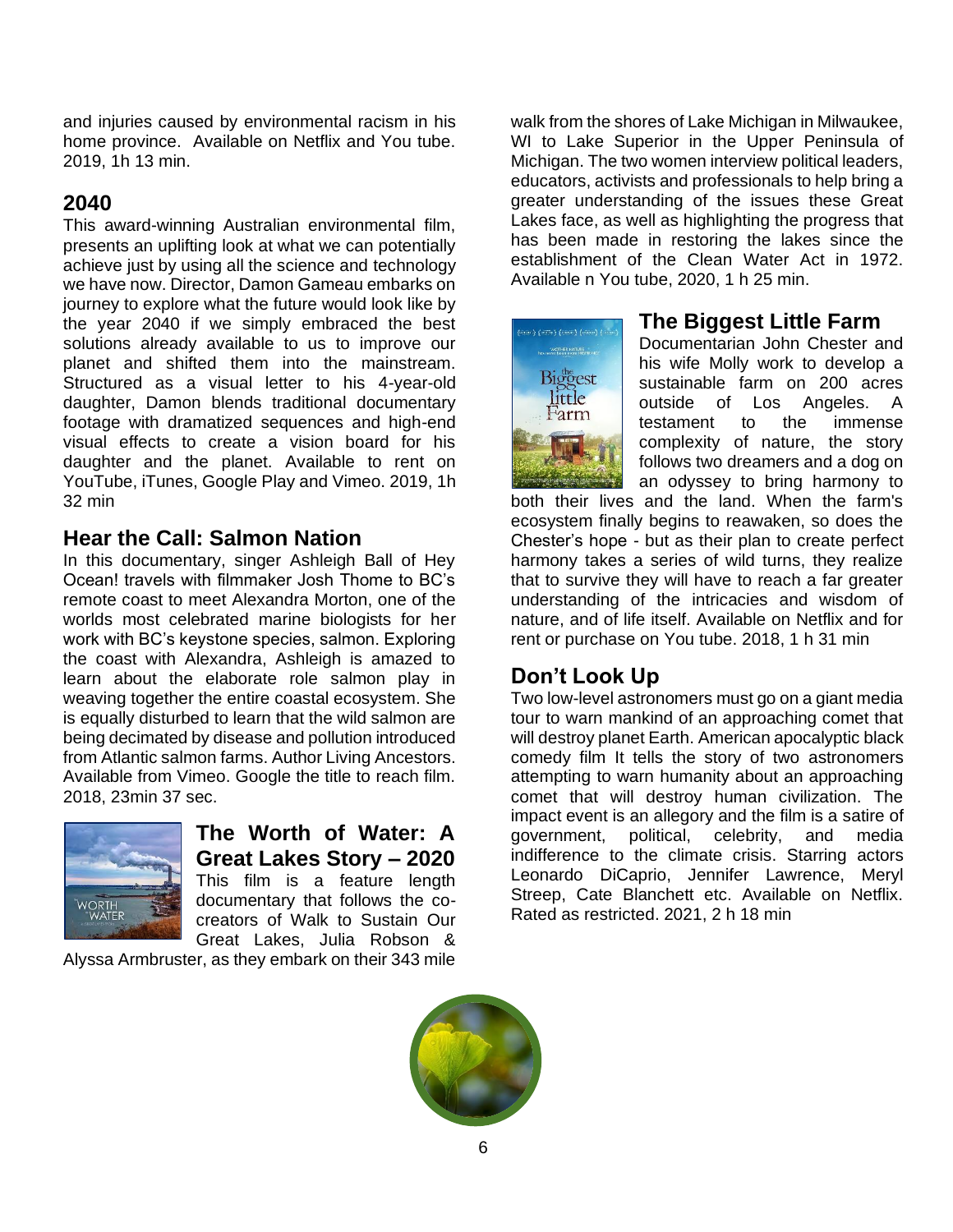## **Spring Cleaning?? Charities in Toronto accepting donated items**

*By Scarborough Mirror March 1, 2018 - Updated March 8, 2022* 

**Spring is the season of rebirth – also, of cleaning. There are many organizations and charities that will take unwanted clothing and household items all in the name of a good cause. You'll not only be helping others, but also the environment, by keeping waste out of landfills. Here are seven charities to donate your spring cleaning items to in Toronto.**

#### **[The Children's Book Bank](http://www.childrensbookbank.com/)**



The Children's Book Bank provides free books and literacy support to children living in low-income communities across Toronto. It operates storefront space where school and camp groups, families and their children can visit to listen to stories and choose a favourite book to take home

to keep. It collects gently used children's books from families, publishers and retailers for children age birth to 17 years old with print date from 2011. See website for guidelines and drop off process. *Storefront--585 Dundas Street, Suite 260 (in Daniels Spectrum) Toronto, 416-922-7323, [info@childrensbookbank.com](mailto:info@childrensbookbank.com)*

#### **[Diabetes Canada](http://www.diabetes.ca/declutter) and Canadian Diabetes Clothesline Program**

Your donations support Diabetes Canada by investing \$5 million annually to diabetes research; help children with type 1 diabetes and their family members attend camp programs, divert 100 million lbs. of textile and household items from landfills while supporting 11 million Canadians who live with diabetes or prediabetes. They accept clothing and small household items. Donation bins are open and they have resumed household pick up in many parts of Toronto.

*Canadian Diabetes Association Clothesline 1400-522 University Ave, Toronto, 416-363-0196,<https://declutter.diabetes.ca/> Diabetes Canada, 522 University Ave, Toronto 416-363-3373*

## **FURNITURE BONK**

#### **[Furniture Bank](http://www.furniturebank.org/)**

Furniture Bank is a charity and social enterprise that collects gently used furniture/ household items and provides them to those transitioning from homelessness or displacement. With the community's support, Furniture

Bank helped to create homes for almost 11,000 people in 2016 while providing jobs for those facing barriers to employment. *200 Madison Ave, Toronto, 416 934-1229, [www.furniturebank.org](http://www.furniturebank.org/)*

#### **[Habitat for Humanity ReStore](https://habitatgta.ca/restore/)**

Habitat for Humanity GTA operates non-profit home improvement retail stores, which sell donated new and gently used home furnishings, appliances and renovation materials at a fraction of the cost of the original price. Donors can donate items they no longer need and receive a charitable gift receipt.

*National Office Email: [habitat@habitat.ca](mailto:habitat@habitat.ca) Phone: [416-644-0988](tel:4166440988) - <https://habitat.ca/en/restore>*

#### **[The Salvation Army](http://www.salvationarmy.ca/)**

One of the world's largest social service agencies, the Salvation Army supports vulnerable families and individuals in 400 communities across the country. Salvation Army Thrift Stores collect clothing, housewares, furniture, electronics, toys, media and books, accessories, antiques and collectibles, and computers*.* 

*[2 Overlea Boulevard, Toronto](2%20Overlea%20Boulevard,%20Toronto%20) [416-425-2111](file:///C:/Users/annlo/OneDrive/Documents/416-425-2111) [https://salvationarmy.ca](https://salvationarmy.ca/)*